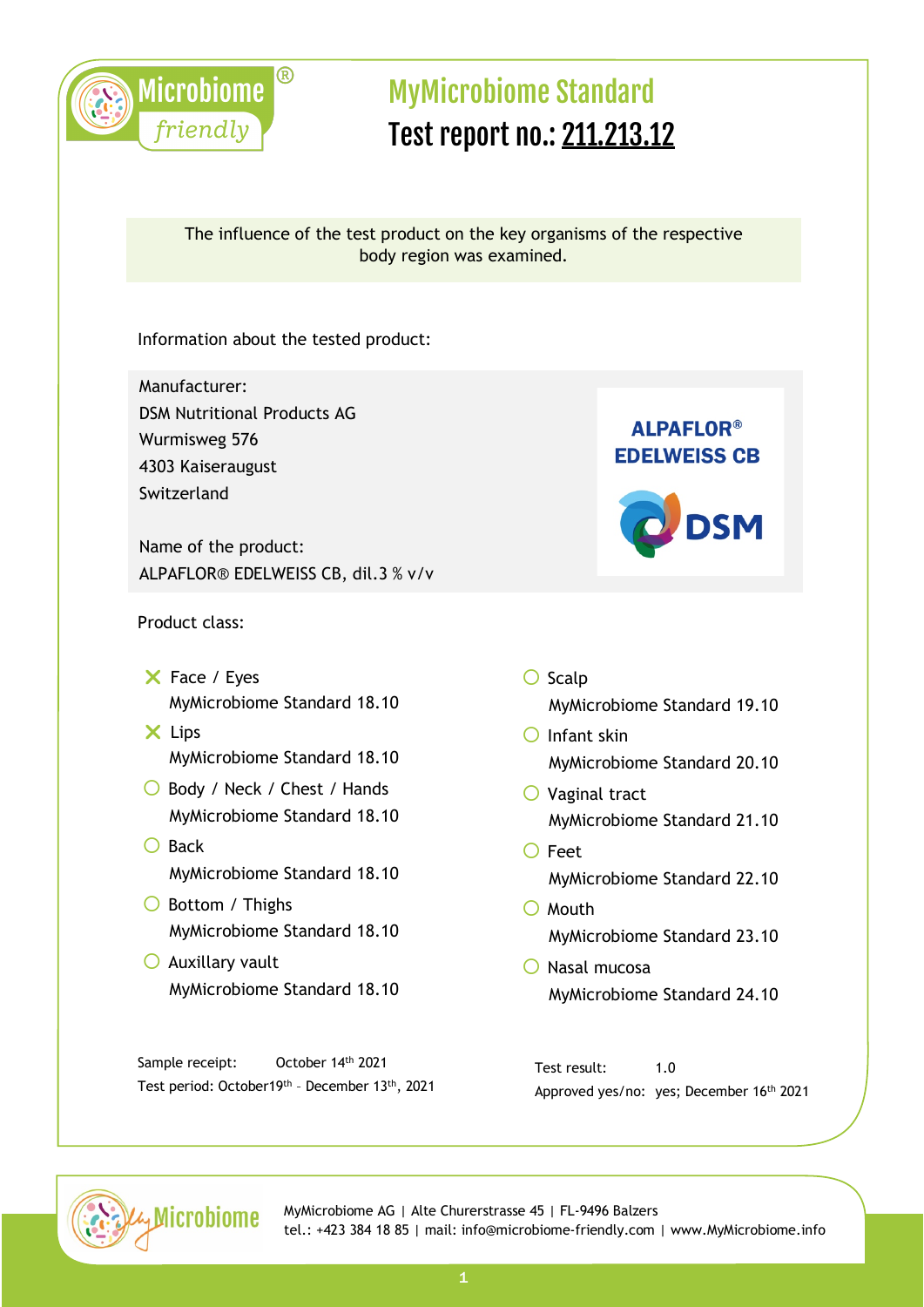

Test description

The MyMicrobiome Standard evaluates cosmetic and personal care products, that encounter the skin or mucous membrane, in terms of their influence on the microbiome located at a specific body site.

An intact skin microbiome has a fundamental influence on skin health. Products which are to be skin-friendly must also be Microbiome-friendly in order not to unbalance the skin of the user.

The MyMicrobiome Standard evaluates the influence of cosmetic and personal care products on the microbial key players of a specific skin or mucous membrane area. The human microbiome is very individual from person to person.

Each area, however, harbors a characteristic composition of bacteria, viruses and fungi. The test examines the products influence on the key organisms typical for each skin area and thus offers a standardized procedure.

Various aspects are examined:

The microbial quality of the product.

#### The influence of the product on the natural, healthy skin balance.

The skin-commensal bacterium *Staphylococcus epidermidi*s keeps the skin with antimicrobial peptides (socalled bacteriocins) and pH adjustments healthy and keeps skin-harmful germs such as *Staphylococcus aureus* in check. The product should not disturb this balance between skin-friendly and skin-harmful bacteria. This sensitive balance is investigated in conjunction with the product.

#### The influence of the product on the bacterial diversity of the specific body region.

Each body region is colonized by a certain microbial composition. For a healthy skin it is particularly important to maintain this biodiversity. The influence of the product on the respective microbial mixture is examined in the test. The aim is to find as many key organisms as possible after contact with the product.

### The influence of the product on the growth behavior of the microbes of the specific body region.

In addition to the diversity of the specific microbiome, the growth or number of different key organisms should not be influenced by the product. This is investigated in a skin-product contact model. The key organisms are brought into direct and indirect contact with the product and their growth is observed.

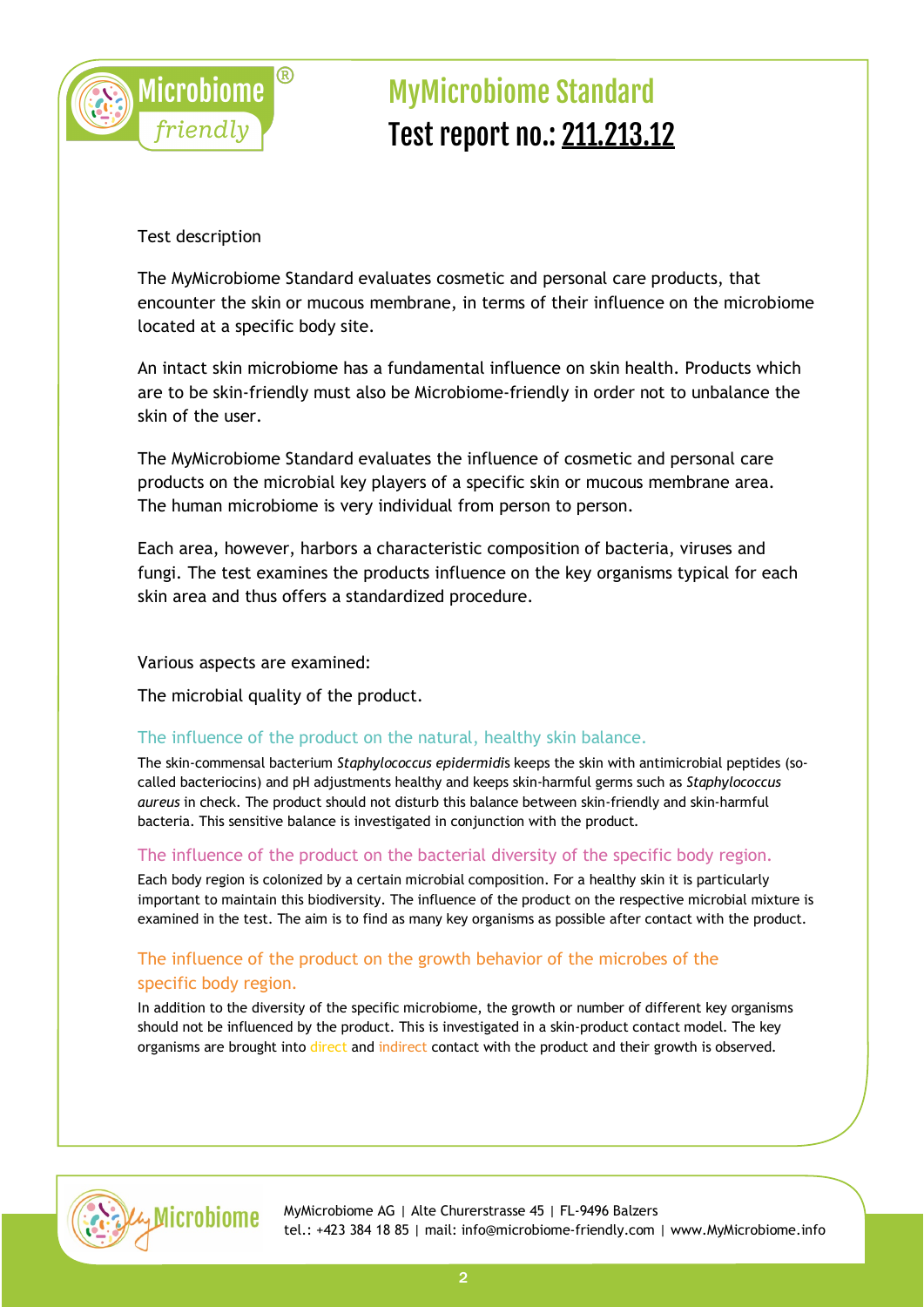

#### Results

### The microbial quality of the product.

The prerequisite for the test for microbial friendliness is the microbiological quality of the product. The following table contains the limit values that must be observed.

| <b>Types of organisms</b>                                                                           | Limit values                                                                           |                                                     |  |
|-----------------------------------------------------------------------------------------------------|----------------------------------------------------------------------------------------|-----------------------------------------------------|--|
|                                                                                                     | Products specially designed<br>for children under 3 years,<br>eye area or mucous-skins | Other products                                      |  |
| Total counts mesophilic,<br>aerobic microorganisms<br>(bacteria, yeasts, molds,<br>(TAMC and TYMC)) | $\leq$ 1 x 10 <sup>2</sup> cfu/g or ml <sup>a</sup>                                    | $\leq$ 1 x 10 <sup>3</sup> cfu/g or ml <sup>b</sup> |  |
| Escherichia coli                                                                                    | Not detectable in 1g or 1 ml                                                           | Not detectable in 1g or 1<br>ml                     |  |
| Pseudomonas aeruginosa                                                                              | Not detectable in 1g or 1 ml                                                           | Not detectable in 1g or 1<br>ml                     |  |
| Staphylococcus aureus                                                                               | Not detectable in 1g or 1 ml                                                           | Not detectable in 1g or 1<br>ml                     |  |
| Candida albicans                                                                                    | Not detectable in 1g or 1 ml                                                           | Not detectable in 1g or 1<br>ml                     |  |

**a >200 cfu/g or ml, b >2000 cfu/g or ml**

#### Results Microbiological quality: Determination of TAMC, TYMC, absence of *E. coli*, *P. aeruginos*a and *S. aureus.*

| <b>Parameter</b>                          | Sample no.: 211.213.12 |
|-------------------------------------------|------------------------|
| <b>TAMC</b> [cfu/0,1 ml]                  | $< 1,0E+01$            |
| TYMC (incl. Candida albicans) [in 0,1 ml] | negative               |
| Escherichia coli [in 0,1 ml]              | negative               |
| Pseudomonas aeruginosa [in 0,1 ml]        | negative               |
| Staphylococcus aureus [in 0,1 ml]         | negative               |

The microbiological quality of the product according to DIN EN ISO 17516 is fulfilled.

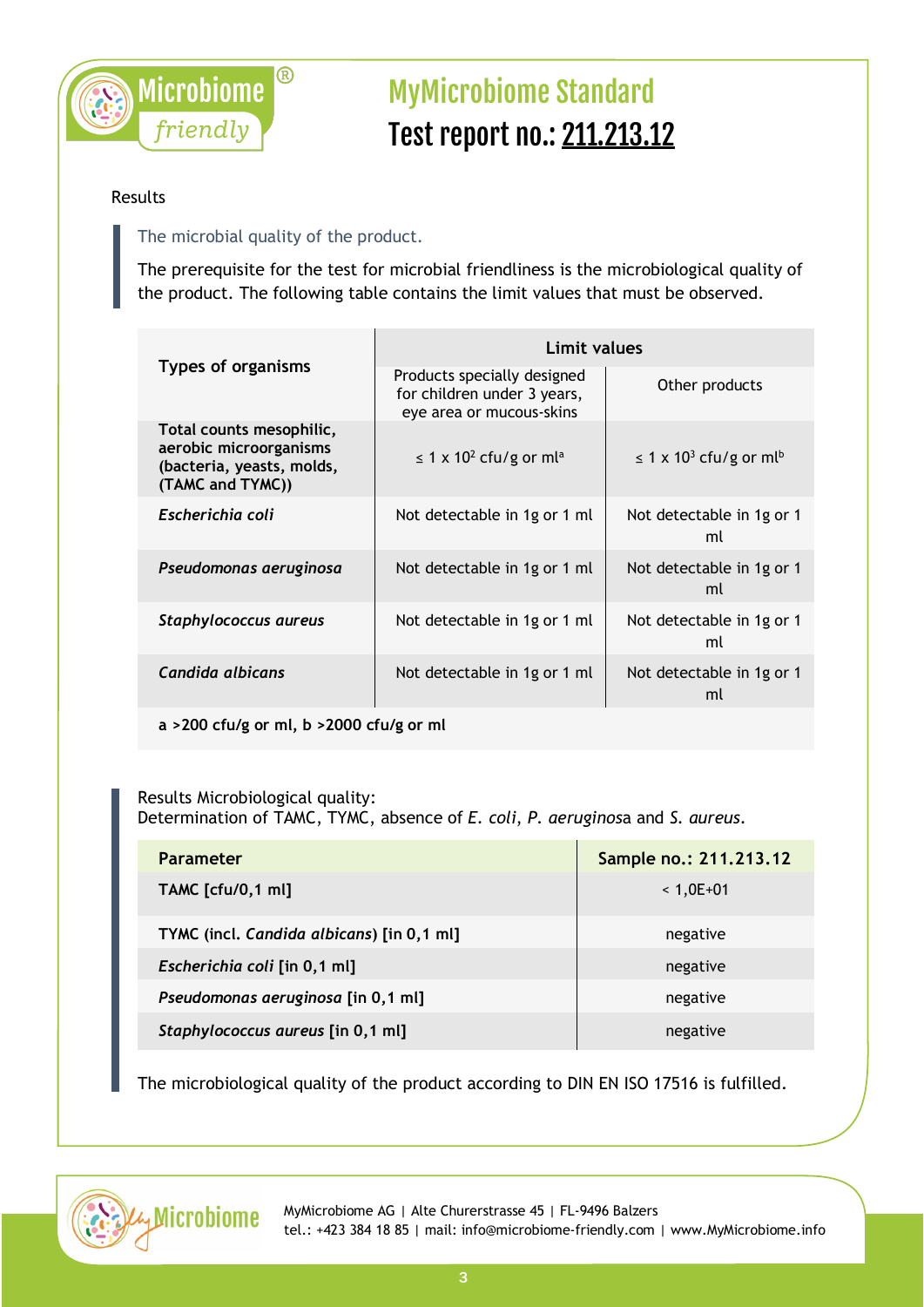

#### Results

The influence of the product on the natural, healthy skin balance.

A co-culture of *S. epidermidis* and *S. aureus* is incubated with the product. The ratio of the two microbes to each other is determined.

Determination of the bacterial count at time  $t = 4$  h.



|                | cfu/ml         |             | Ratio Product/ |       |
|----------------|----------------|-------------|----------------|-------|
|                | S. epidermidis | S. aureus   | Control        | Grade |
| <b>Control</b> | $2.8E + 02$    | $1.3E + 02$ | 3.0            | 1.0   |
| Product        | $2.1E + 02$    | $3.3E + 01$ |                |       |

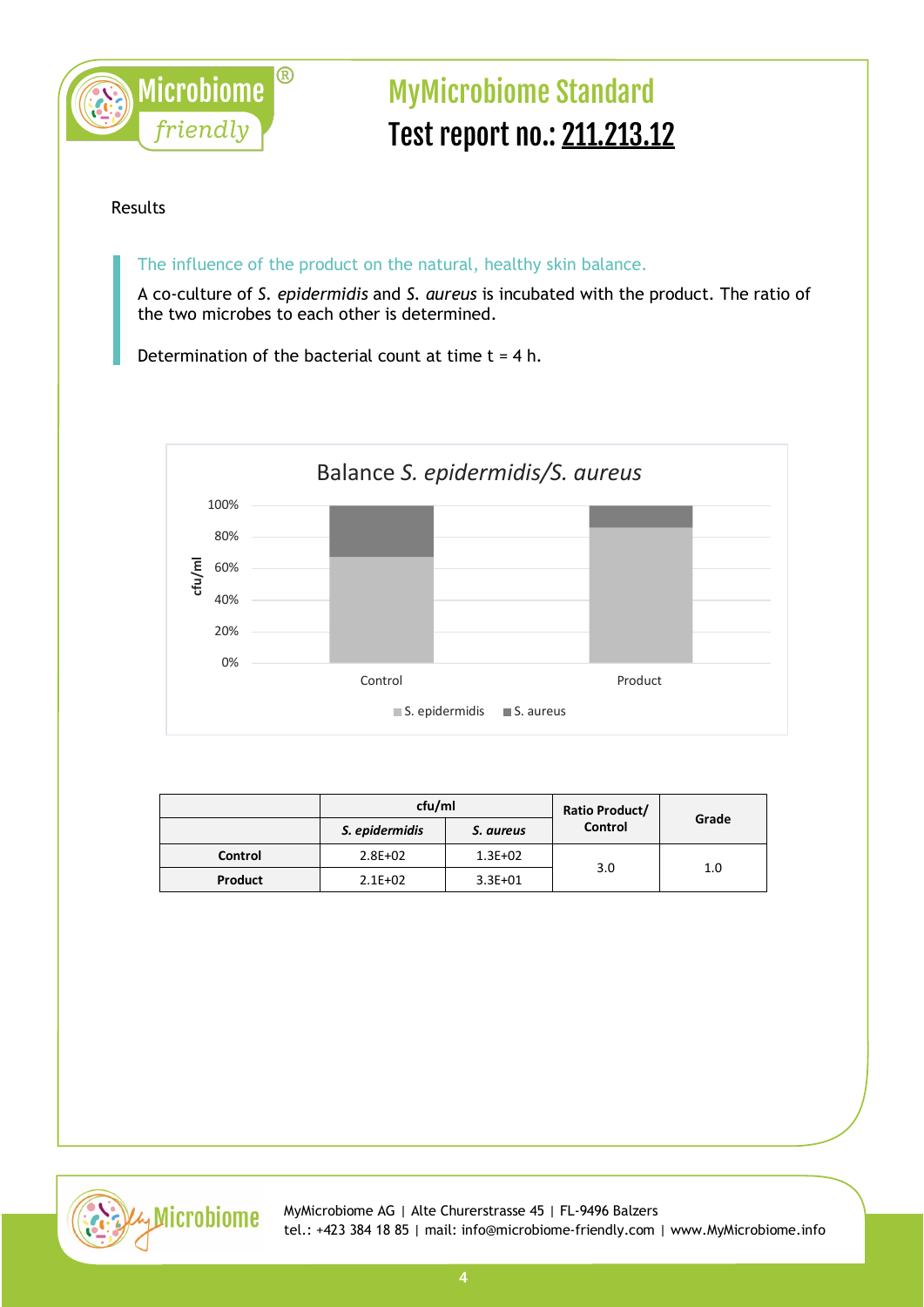

### Results – SEBACEOUS SKIN -

The influence of the product on the microbial diversity of the specific body region.

A co-culture of key organisms of the specific body region is incubated with the product for 4 h. The ratio of the bacteria compared to the control (PBS) is determined.



|                    | $t =$   | 4 h         |                |
|--------------------|---------|-------------|----------------|
| <b>Key-Microbe</b> | cfu/ml  |             | <b>Rating</b>  |
|                    | Control | $3.9E + 03$ | $\mathbf{1}$   |
| P. acnes           | Product | $4.1E + 03$ |                |
|                    | Control | $3.4E + 00$ | 1              |
| S. epidermidis     | Product | $3.2E + 00$ |                |
| S. hominis         | Control | $1.9E + 03$ | $\overline{2}$ |
|                    | Product | $1.6E + 03$ |                |
| S. capitis         | Control | $8.4E + 02$ | $\mathbf{1}$   |
|                    | Product | $7.4E + 02$ |                |
| S. mitis           | Control | $6.4E + 03$ | 1              |
|                    | Product | $6.3E + 03$ |                |
|                    | Control | $4.1E + 02$ | $\mathbf{1}$   |
| C. simulans        | Product | $3.8E + 02$ |                |
| M. globosa         | Control | $5.3E + 03$ |                |
|                    | Product | $5.2E + 03$ | 1              |
| Overall rating:    |         | 1.1         |                |

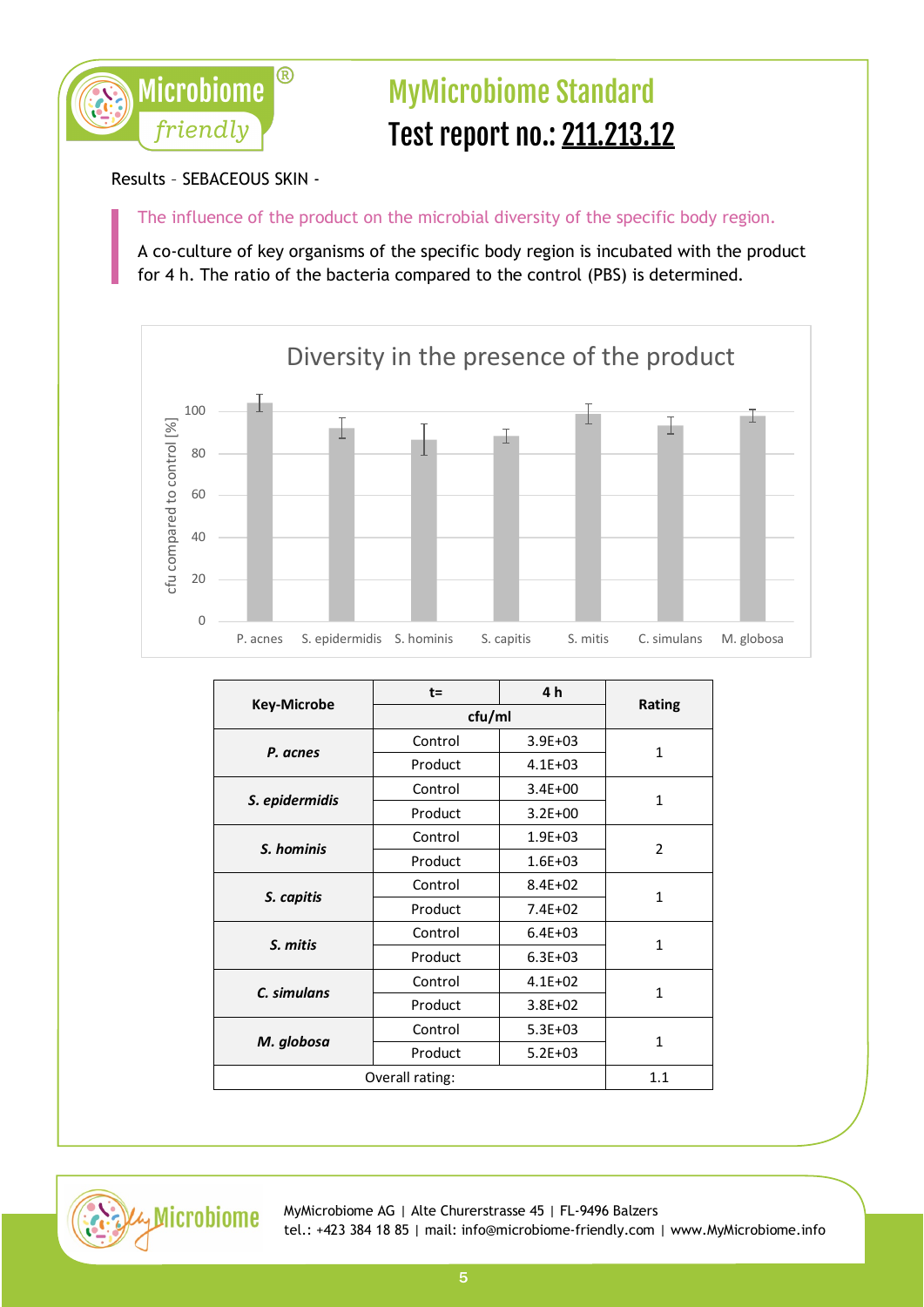

### Results – SEBACEOUS SKIN -

The influence of the product on the growth behavior of the microbes of the specific body region – directly.

The influence of the product on the growth of each individual microbe of the key organisms of the specific body region is investigated and put in relation to the control (PBS). Product contact with the microorganisms is directly.



| <b>Key-Microbe</b> | cfu /Plate |        | <b>Rating</b> |
|--------------------|------------|--------|---------------|
| P. acnes           | Control    | 930.7  | $\mathbf{1}$  |
|                    | Product    | 928.0  |               |
|                    | Control    | 461.3  |               |
| S. epidermidis     | Product    | 458.7  | $\mathbf{1}$  |
| S. hominis         | Control    | 741.3  | 1             |
|                    | Product    | 749.3  |               |
| S. capitis         | Control    | 720.0  | $\mathbf{1}$  |
|                    | Product    | 709.3  |               |
| S. mitis           | Control    | 1218.7 | 1             |
|                    | Product    | 1217.3 |               |
| C. simulans        | Control    | 860.0  | $\mathbf{1}$  |
|                    | Product    | 834.7  |               |
| M. globosa         | Control    | 1164.0 | 1             |
|                    | Product    | 1156.0 |               |
| Overall rating:    |            | 1.0    |               |

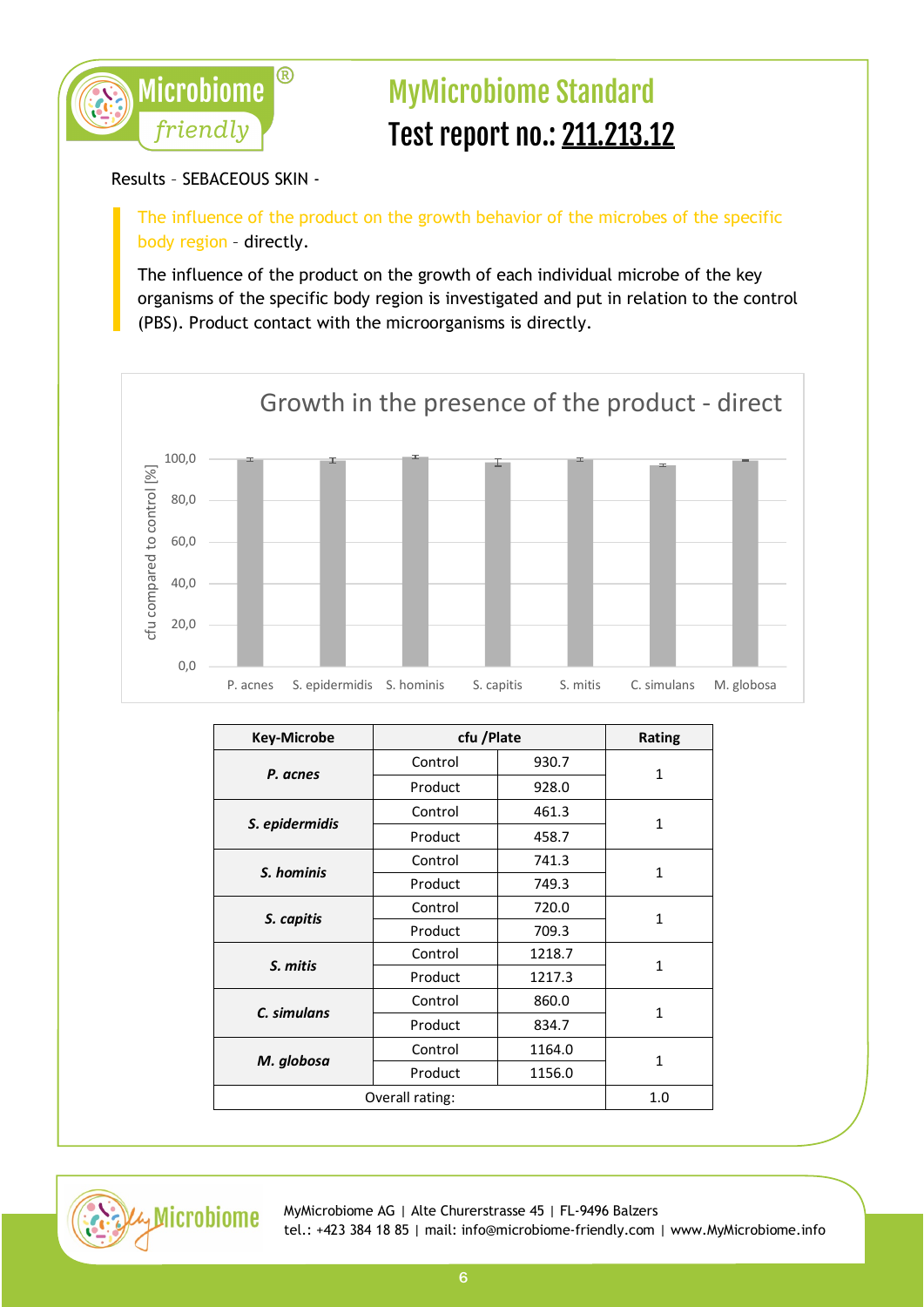

Results – SEBACEOUS SKIN -

The influence of the product on the growth behavior of the microbes of the specific body region – indirectly.

The influence of the product on the growth of each individual microbe of the key organisms of the specific body region is investigated and put in relation to the control (PBS). The product contact to the microorganisms is indirect.



| <b>Key-Microbe</b> | cfu / Plate |        | Rating       |
|--------------------|-------------|--------|--------------|
| P. acnes           | Control     | 937.3  | 1            |
|                    | Product     | 941.3  |              |
|                    | Control     | 472.0  |              |
| S. epidermidis     | Product     | 473.3  | $\mathbf{1}$ |
| S. hominis         | Control     | 754.7  | $\mathbf{1}$ |
|                    | Product     | 756.0  |              |
| S. capitis         | Control     | 714.7  | $\mathbf{1}$ |
|                    | Product     | 721.3  |              |
| S. mitis           | Control     | 1228.0 | $\mathbf{1}$ |
|                    | Product     | 1225.3 |              |
| C. simulans        | Control     | 868.0  | $\mathbf{1}$ |
|                    | Product     | 866.7  |              |
| M. globosa         | Control     | 1173.3 | $\mathbf{1}$ |
|                    | Product     | 1177.3 |              |
| Overall rating:    |             | 1.0    |              |